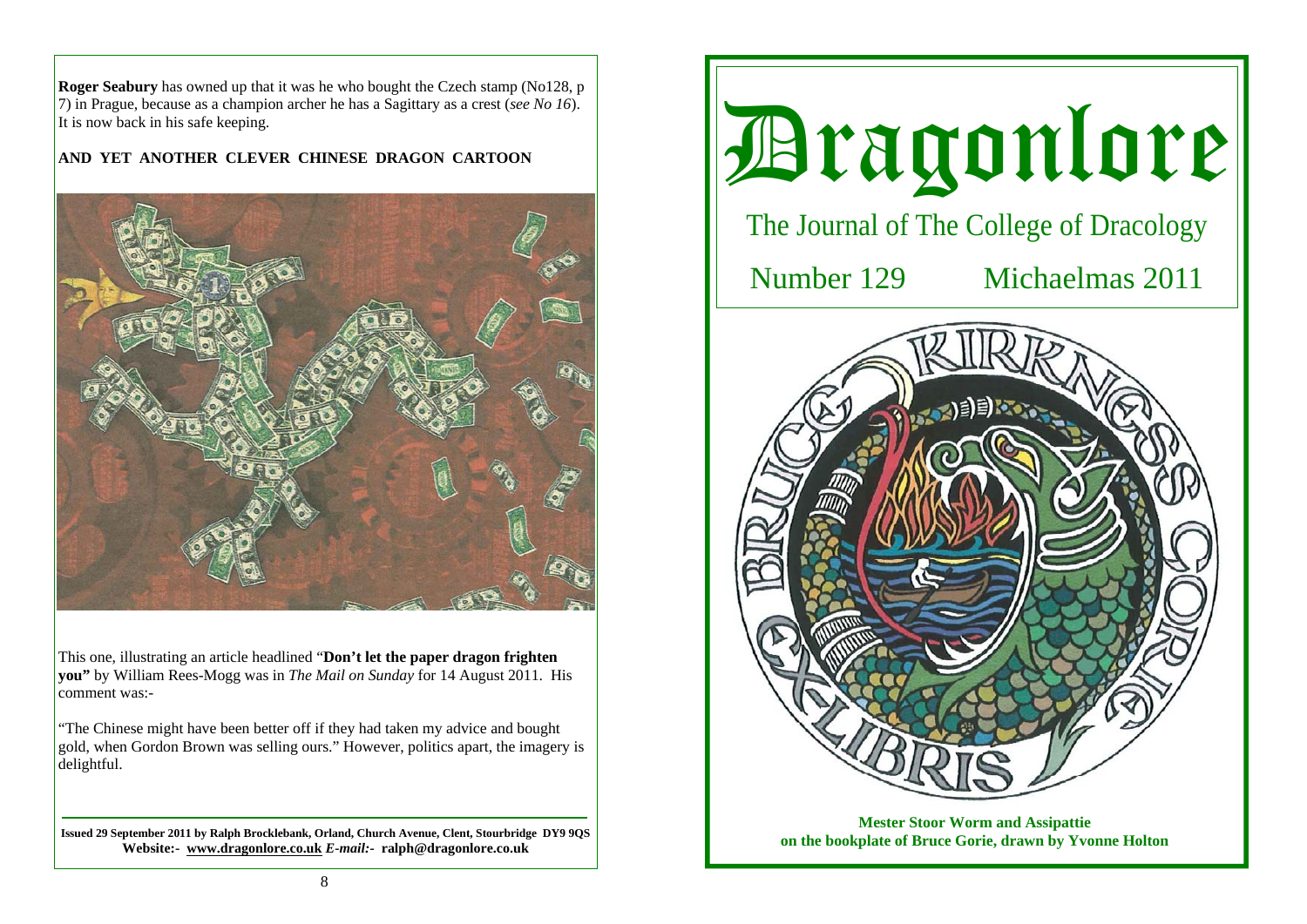

 **The College of Dracology for the Study of Fabulous Beasts** 



*We welcome Bruce Kinross Gorie to the College and congratulate Yvonne Holton, Herald Painter at the Court of Lord Lyon and one of our members, on her appointment as Dingwall Pursuivant of Arms. Yvonne's drawing on Bruce's bookplate (on the cover) illustrates a legend from Orkney folklore (see page 4). Sadly we record the death of Derek Vaudrey, a fairly recent member, brother of David.* 

Michaelmas, the Feast of Saint Michael and All Angels, may once have been a movable feast like Easter, but is now fixed at 29 September. The woodcarving of St Michael (*see opposite page*) showing him slaying the Dragon and at the same time weighing the souls of the dead, is from St George's Church, Dunster, in Somerset, and was kindly sent in by **Cathie Constant.**

**Elizabeth Roads** visited Iceland and came back with a lot of pictures of interesting wood carvings of which this Dragon's Head (*below*) from the back of the 15<sup>th</sup> century Boruum Jonsdottir Chair is an outstanding example.



## **CORRESPONDENCE**

**June Marriage** sent this drawing by Beryl Antony of a happy Dragon artist (*right*).

**David Vaudrey** sent this picture of an unusual weathervane (a four-legged Wyvern?) at Newark Park in Gloucestershire (*below*), now a National Trust property.







**Cecil Humphery-Smith** sent this picture (*right*) of a 13th century plaque that had fallen from the Crusaders' Castle at Bodrum. The central shield is probably that of the 14<sup>th</sup> Master of the Order of St John, Gavin de Montaign, flanked by a pair of the arms of Pope Honorius III, dating from 1217-1220.

**Peter and Gilly Greenhill** said that the piece on the Flying Fish in Heraldry (No 127) reminded them of Herr von Bergow of Bohemia, who features as one of their miniature heraldic knights (*left*).

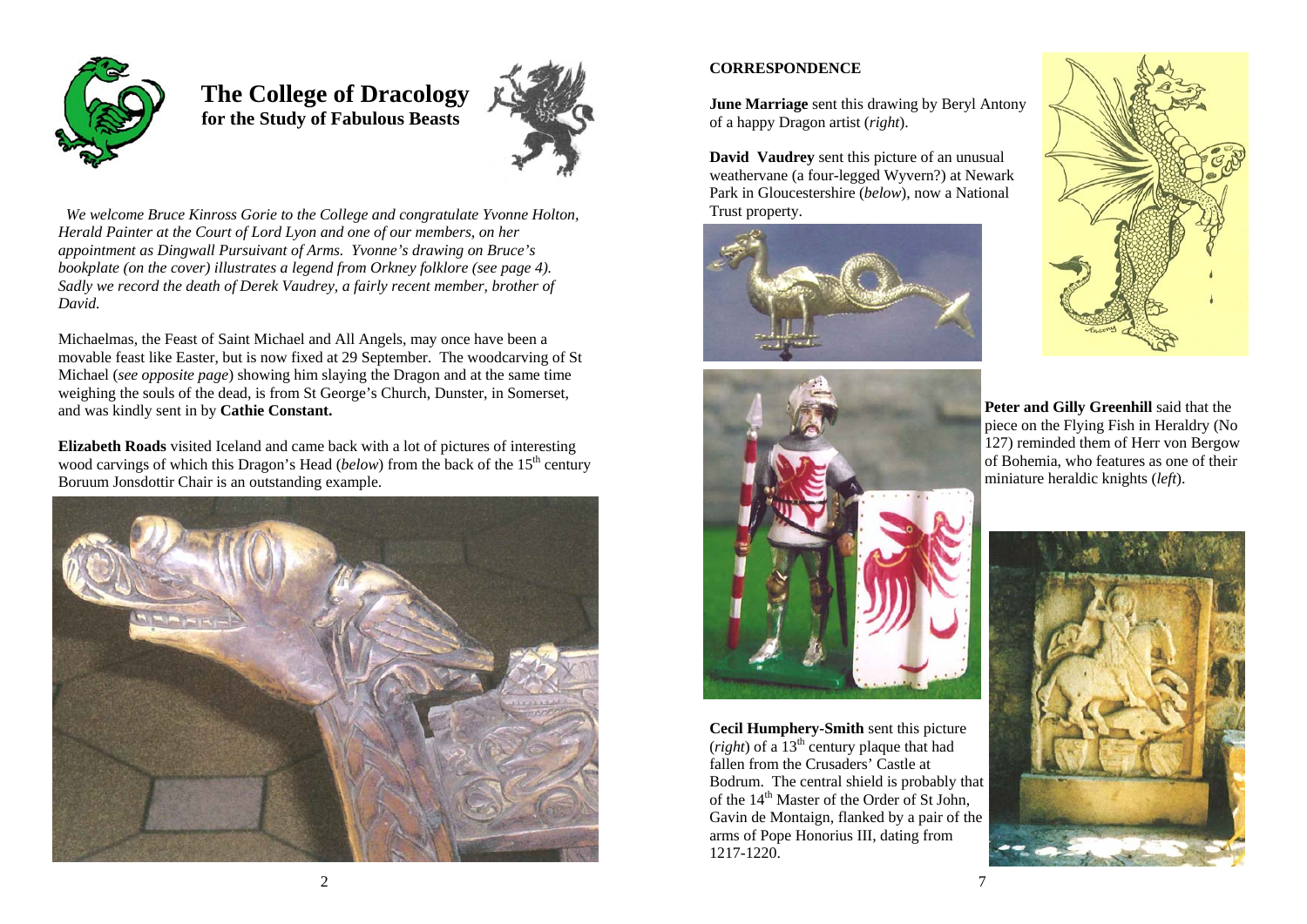## **JOURNAL SCAN**

**The Double Tressure No 34** (2011) is a meaty issue with some good stuff, but rather disappointing beastie-wise, just the Arran Antelopes, the Ochiltree Wyverns and the Lauder Griffin as incidentals illustrating an article on the Ulster Scots by Jim Floyd.

**Tak Tent No 52** (July 2011), apart from some pictures taken at the AGM of the Heraldry Society of Scotland showing some of our members, Elizabeth Roads, Jim Floyd, Stuart Emerson, Mark Dennis, Alan Watson and Leslie Hodgson (both in repose having been elected a Fellow of the HSS – congratulations! – and in animation explaining some heraldry on one of the visits he is so good at) among others, there is a fabulous sinister supporter of the arms of the City of Medicine Hat, Canada, blazoned thus, "a tiger Or armed and langued Azure semé and heightened of flames Azure garnished Bleu Celeste gorged with a collar of wild rose flowers proper." (*right*) This is part of an article on Medical Heraldry by Dr Beverly Bergman. Our thanks to **Bruce Patterson** for providing the blazon.



**The Norfolk Standard** (September 2011) has a hard-to-spot Unicorn head crest and Philippa Sims' embroidered Griffin, now a regular feature of the Society News page.

**The Heraldry Gazette No 121** (September 2011) has a Tyger crest, several Dragon and Griffin supporters and crests, Griffin heads in the arms of Peter Mileham, a royal Unicorn and the Society's own black ones, along with pictures of our members David Krause and Harold Storey at a celebration of 50 years of Macclesfield/Cheshire heraldry.

**Gonfanon** (Summer 2011) has some dainty Mermaid supporters, a Pelican in her piety, a Dragon's head and a two-headed Eagle all embroidered on pipe banners, the late Bruce Beatty's winged wolf crest, Sir Conrad Swan's badge as Rouge Dragon Pursuivant, and a picture taken at an Ottawa Dinner including two of our members, Darrel Kennedy and Bruce Patterson, both Heralds with the Canadian Heraldic Authority.



**Saint Michael from the Church of St George, Dunster, Somerset.**